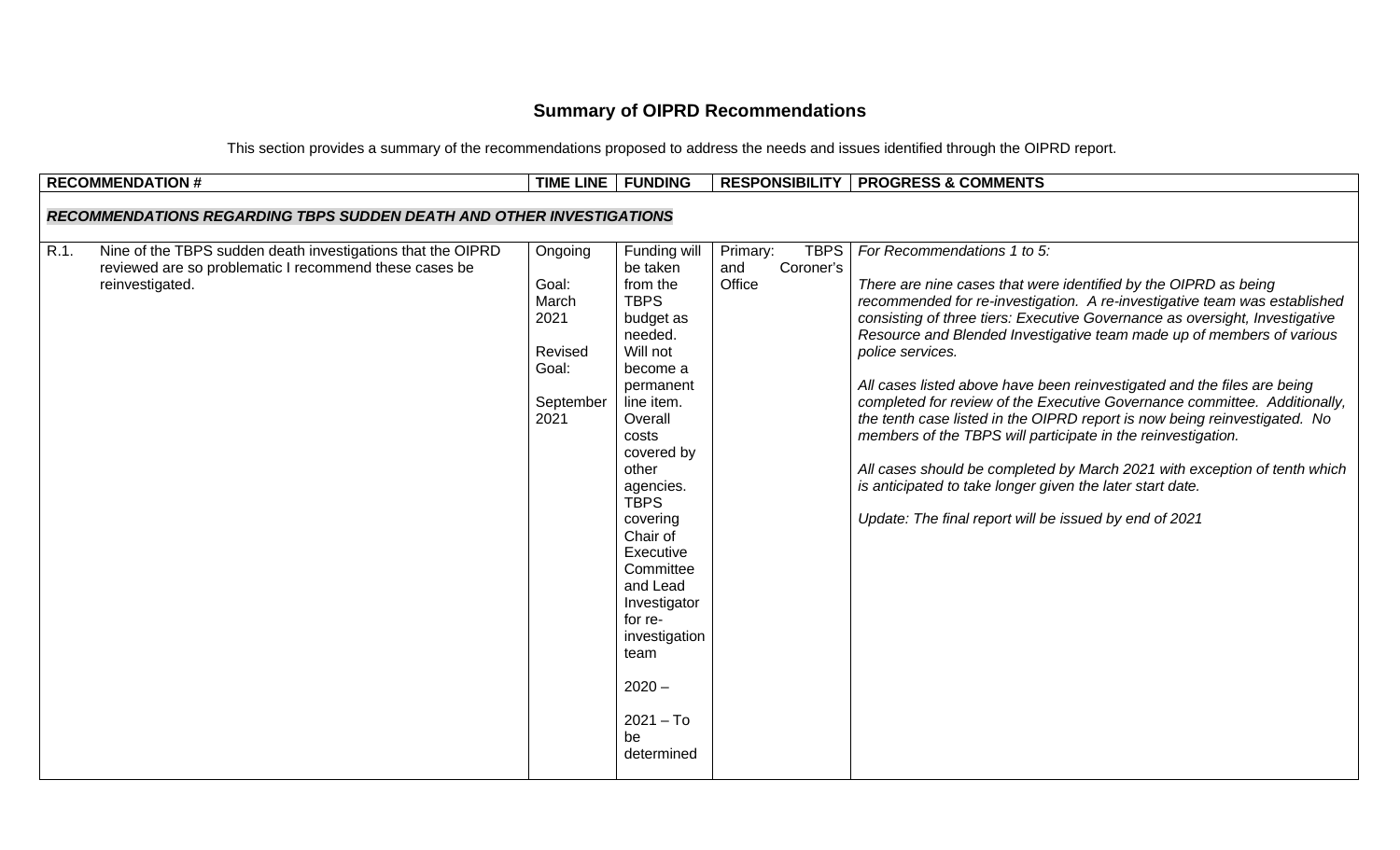| R.2. | A multi-discipline investigation team should be established to<br>undertake, at a minimum, the reinvestigation of the deaths of the<br>nine (9) Indigenous people identified.                                                                                                                                                                                                             | See R.1                             | See R.1             | See R.1                                 | See R.1                                                                                                                                                                                                                                                                                                                                                                                                                                                                                    |
|------|-------------------------------------------------------------------------------------------------------------------------------------------------------------------------------------------------------------------------------------------------------------------------------------------------------------------------------------------------------------------------------------------|-------------------------------------|---------------------|-----------------------------------------|--------------------------------------------------------------------------------------------------------------------------------------------------------------------------------------------------------------------------------------------------------------------------------------------------------------------------------------------------------------------------------------------------------------------------------------------------------------------------------------------|
| R.3. | The multi-discipline investigation team should establish a protocol<br>for determining whether other TBPS sudden death investigations<br>should be reinvestigated.                                                                                                                                                                                                                        | See R.1                             | See R.1             | See R.1                                 | See R.1                                                                                                                                                                                                                                                                                                                                                                                                                                                                                    |
| R.4. | The multi-discipline investigation team should also assess<br>whether the death of Stacy DeBungee should be re-investigated,<br>based on our Investigative Report and the Ontario Provincial<br>Police review of the TBPS investigation. The team should also<br>assess when and how the investigation should take place,<br>without prejudicing ongoing Police Services Act proceedings. | Ongoing<br>Goal:<br>January<br>2022 | See R.1             | See R.1                                 | This is the tenth case referenced above. The multi-discipline investigation<br>team and various committees have determined that the sudden death of<br>Stacy DeBungee will be re-investigated starting in January 2021.<br>Discussions have occurred to determine how this is undertaken without<br>prejudicing the ongoing Police Services Act proceedings.<br>Update: As per direction from the Ministry of Attorney General this has been<br>given to the OPP team to be reinvestigated |
| R.5. | TBPS should initiate an external peer-review process for at least<br>three years following the release of this report.                                                                                                                                                                                                                                                                    | Ongoing<br>January<br>2022          | To Be<br>Determined | <b>TBPS and various</b><br>stakeholders | Once the above referenced re-investigations are complete, the documents<br>and practices established and identified from the multi-disciplinary team will<br>be utilized on a go forward basis to determine a comprehensive and efficient<br>peer-review process. It is yet to be determined who the external actors will<br>be, if any.                                                                                                                                                   |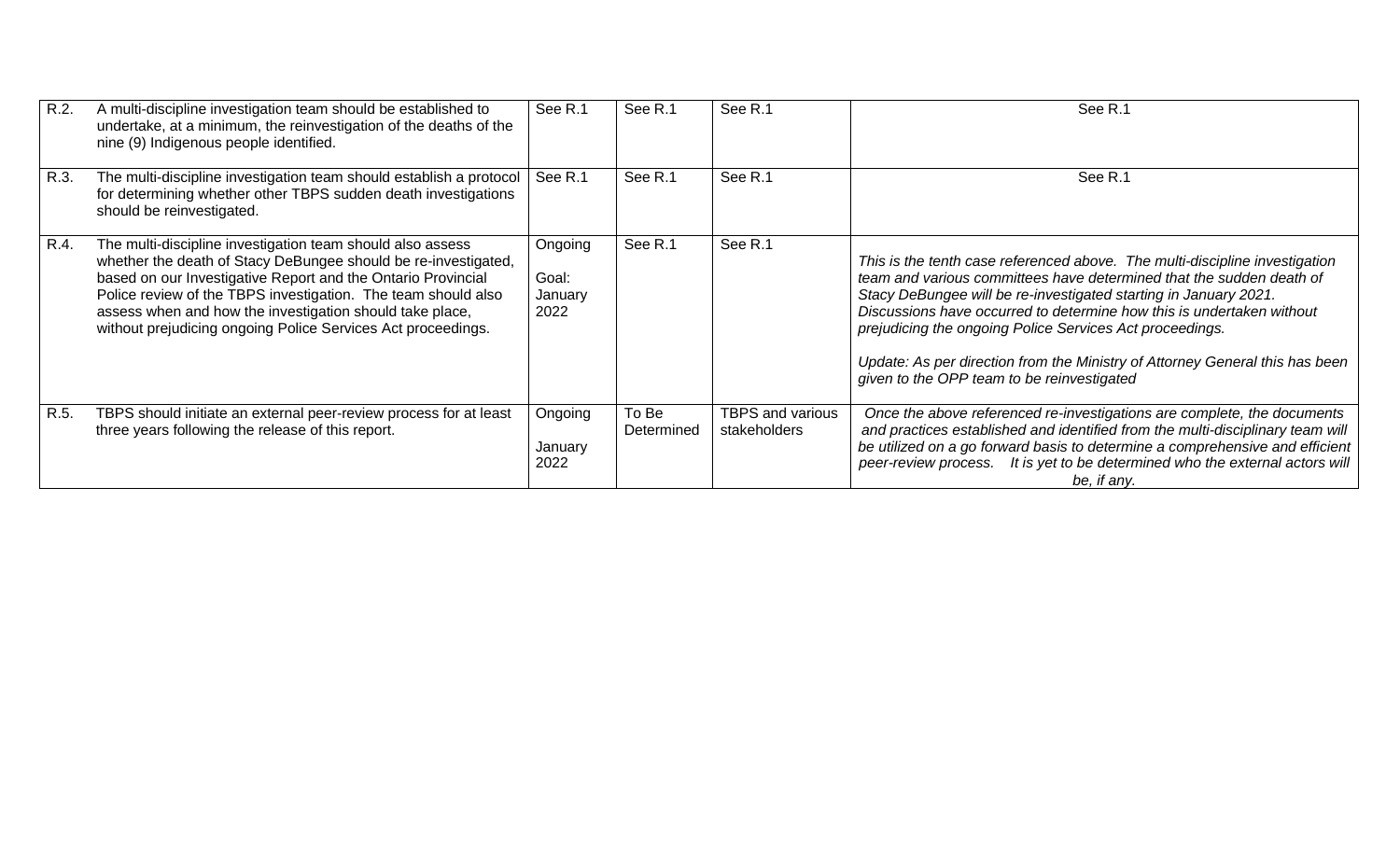| <b>RECOMMENDATIONS REGARDING TBPS INVESTIGATORS AND</b><br>THE CRIMINAL INVESTIGATIONS BRANCH |                                                                                                                                                                                                                                                         |                                                                                                                       |                                                                                                                                 |                                 |                                                                                                                                                                                                                                                                                                                                                                                                                                                                                                                                                  |
|-----------------------------------------------------------------------------------------------|---------------------------------------------------------------------------------------------------------------------------------------------------------------------------------------------------------------------------------------------------------|-----------------------------------------------------------------------------------------------------------------------|---------------------------------------------------------------------------------------------------------------------------------|---------------------------------|--------------------------------------------------------------------------------------------------------------------------------------------------------------------------------------------------------------------------------------------------------------------------------------------------------------------------------------------------------------------------------------------------------------------------------------------------------------------------------------------------------------------------------------------------|
| R.6.                                                                                          | TBPS should immediately ensure sufficient staffing in its<br>General Investigations Unit in the Criminal Investigations<br>Branch. Adequate resources must be made available to enable<br>this recommendation to be implemented on an urgent basis.     | Immediate<br>Goal: 2019<br>*However<br>will be<br>ongoing<br>and<br>reassessed<br>based on<br>needs as<br>they evolve | <b>Budget</b><br>additions<br>$2019 -$<br>\$350,000<br>$2020 - above$<br>now<br>permanent<br>$2021 -$<br>Above now<br>permanent | <b>TBPS - CIB</b>               | An additional 5 officers were added to the Criminal Investigations Branch<br>in 2019. Positions were filled in the 2019 and 2020 years.                                                                                                                                                                                                                                                                                                                                                                                                          |
| R.7.                                                                                          | TBPS should establish a Major Crimes Unit - within the Criminal<br>Investigations Branch - that complies with provincial standards<br>and best practices in how it investigates serious cases, including<br>homicides, sudden deaths and complex cases. | Complete                                                                                                              | <b>Budget</b><br>additions<br>$2019 -$<br>\$208,920<br>$2020 - above$<br>now<br>permanent<br>$2021 - above$<br>now<br>permanent | <b>TBPS - CIB</b>               | There has been a creation of four Major Crime Units within the Criminal<br>Investigations Branch. There are now twenty officers trained and<br>dedicated to major crime investigations; there are four (4) detectives and<br>sixteen (16) detective constables assigned to Major Case Management.<br>These officers make up four units of 1 detective and 4 detective constables<br>working a 12 hour shift schedule rotation ensuring maximum coverage.                                                                                         |
| R.8.                                                                                          | TBPS should provide officers, who have taken the appropriate<br>training with opportunities to be assigned work with Criminal<br>Investigations Branch and the Major Crimes Unit investigators to<br>gain experience.                                   | Complete                                                                                                              | <b>Budget</b><br>additions<br>2019 - \$49,500<br>for training<br>$2020 - above$<br>now<br>permanent                             | TBPS - All Branch<br>Commanders | The TBPS does have a secondment program to allow for officers in other<br>branches to spend time in the Criminal Investigations Branch.<br>The TBPS now has two (2) mentoring positions dedicated to the Uniform<br>Patrol Branch to spend a period of three (3) months in CIB. This will<br>provide officers with the opportunity to learn the various roles performed in<br>CIB and gain experience in criminal investigations. Such training will be<br>tracked in a logbook and retained for career development and<br>advancement purposes. |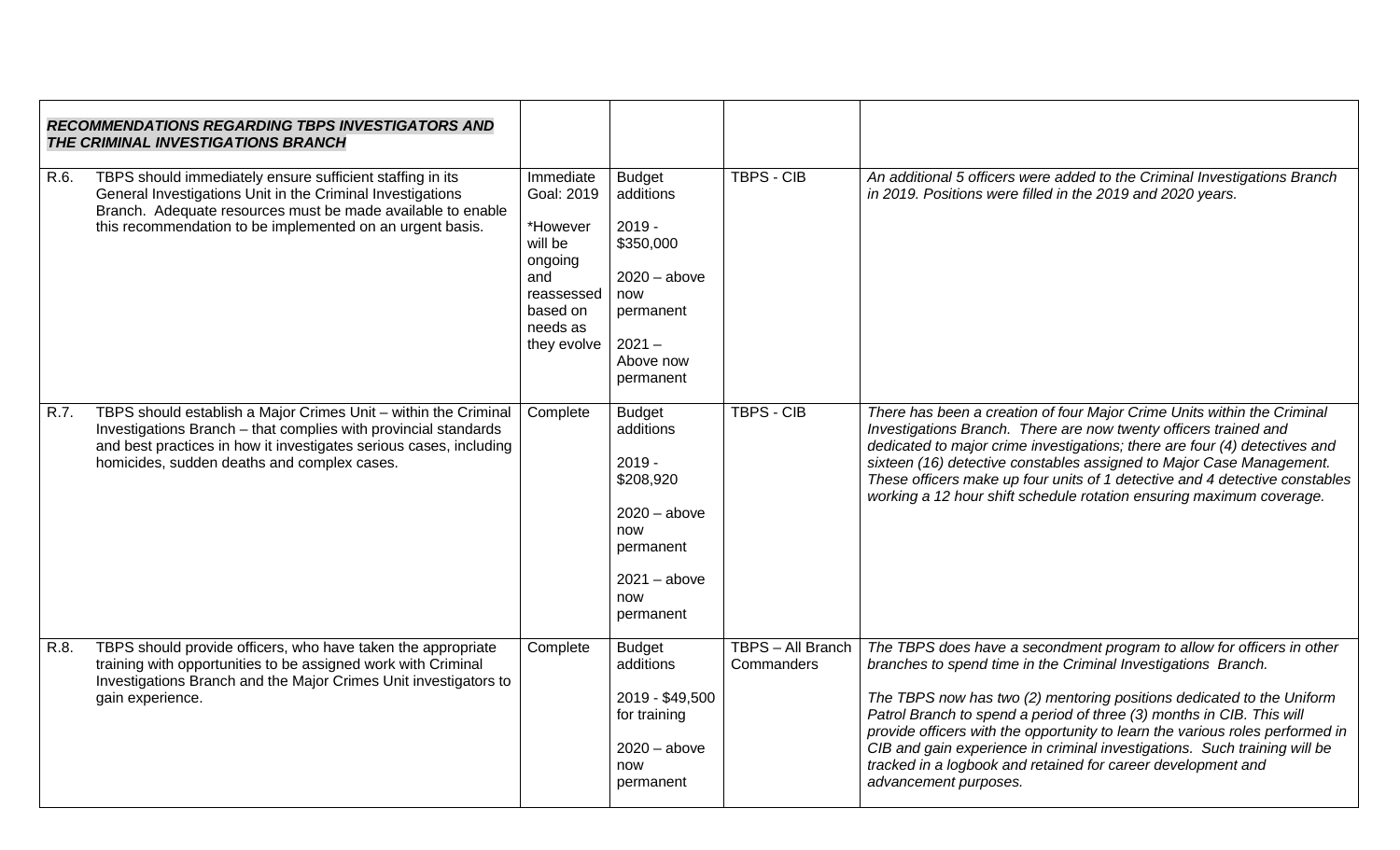|       |                                                                                                                                                                                                                                                                                               |                                                                                          | $2021 - above$<br>now<br>permanent                                                    |                                                     | All participants will also be offered the entry level "Criminal Investigation<br>Techniques" course upon entering the mentorship program.<br>This program will see eight (8) officers a year cycle through.                                                                                                                                                                                                                                                                                                                                                                                                                                                                                        |
|-------|-----------------------------------------------------------------------------------------------------------------------------------------------------------------------------------------------------------------------------------------------------------------------------------------------|------------------------------------------------------------------------------------------|---------------------------------------------------------------------------------------|-----------------------------------------------------|----------------------------------------------------------------------------------------------------------------------------------------------------------------------------------------------------------------------------------------------------------------------------------------------------------------------------------------------------------------------------------------------------------------------------------------------------------------------------------------------------------------------------------------------------------------------------------------------------------------------------------------------------------------------------------------------------|
| R.9.  | TBPS should develop a formalized plan or protocol for training<br>and mentoring officers assigned to Criminal Investigations<br>Branch and the Major Crimes Unit.                                                                                                                             | Ongoing<br>Goal:<br>March<br>2022                                                        | N/A                                                                                   | TBPS-CIB&<br><b>Quality Assurance</b><br>Staff Sgt. | The Criminal Investigations Branch and the Major Crime Unit adhere to all<br>provincially mandated policies and procedures on investigating criminal<br>matters.<br>A training manual specific to Major Crimes will be completed shortly.                                                                                                                                                                                                                                                                                                                                                                                                                                                          |
| R.10. | TBPS should develop a strategic human resources succession<br>plan to ensure the General Investigations Unit, Criminal<br>Investigations Branch, and the Major Crimes Unit is never<br>without officers who are experienced in investigations.                                                | Ongoing                                                                                  | Not yet known                                                                         | $TBPS - HR$<br>Manager & CIB                        | See above recommendations that assist in realizing the succession plan<br>(specifically the mentorship program)                                                                                                                                                                                                                                                                                                                                                                                                                                                                                                                                                                                    |
| R.11. | TBPS should establish procedures to ensure occurrent or<br>supplementary reports relevant to an investigation are brought<br>to the attention of the lead investigator or case manager. This<br>must take place regardless of whether a case has been<br>earmarked for Major Case Management. | Complete<br>Ongoing $-$<br>to be<br>formalized<br>in policy<br>and<br>training<br>manual | N/A                                                                                   | <b>TBPS - CIB</b>                                   | This is being/has been addressed. Please also note that the Ministry of<br>Community Safety and Correctional Services has just released their Major<br>Case Management Inspection Report that deals directly with these<br>matters. However, prior to the release of either Report, the Inspector of<br>Criminal Investigations Branch implemented new procedures to ensure<br>lead investigators and case managers were adequately apprised of their<br>investigations.<br>Most recently, the CIB reporting structure has been streamlined within the<br>Branch. CIB now has a dedicated transcriptionist who will complete the<br>report for an officer to review and the Supervisor to approve. |
| R.12. | TBPS should develop procedures to ensure forensic<br>identification officers are provided with the information<br>necessary to do their work effectively.                                                                                                                                     | Ongoing<br>See R.11                                                                      | See R.11                                                                              | <b>See R.11</b>                                     |                                                                                                                                                                                                                                                                                                                                                                                                                                                                                                                                                                                                                                                                                                    |
|       | R.13. TBPS should immediately improve how it employs, structures,<br>and integrates its investigation file management system, Major<br>Case Management System, and its Niche database.                                                                                                        | Ongoing                                                                                  | <b>Budget</b><br><b>Additions</b><br>$2019 -$<br>\$200,000<br>(OPTIC)<br>$2020 - N/A$ | $TBPS - All$<br>Branches & IT                       | Please note that the Ministry of Community Safety and Correctional<br>Services has just released their Major Case Management Inspection<br>Report that deals directly with these matters.<br>TBPS Major Crime will be loading cases with the MCM framework using<br>the Powercase application. This will meet the Provincial standard.<br>The move to OPTIC continues in 2021. The tentative date to be live within<br>OPTICis the end of March 2021.                                                                                                                                                                                                                                              |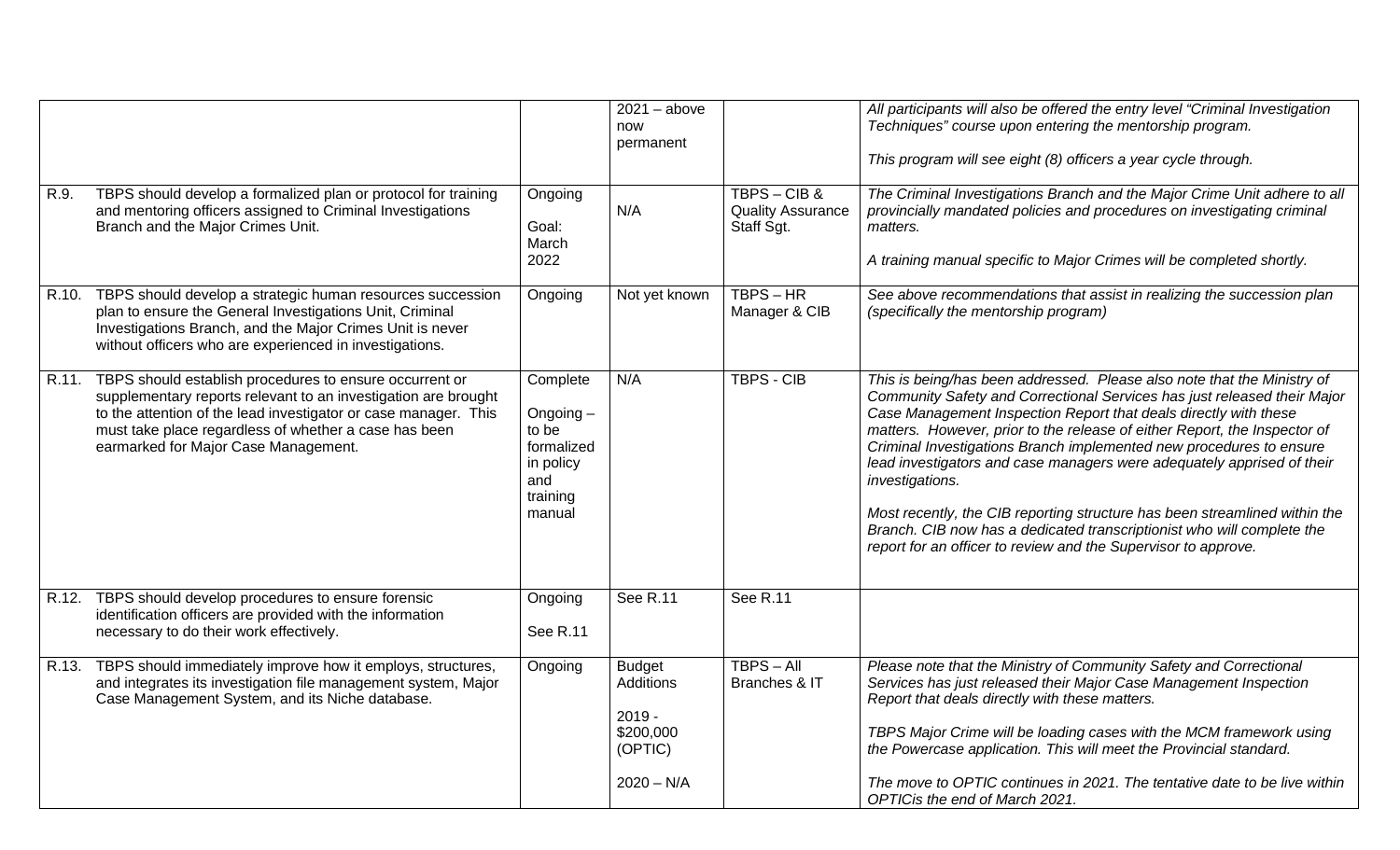|                                                                                                                                                                                                                                  |         | $2021 - N/A$                                                                                 |                                                                                                                                   | Update: January 2022 to be operational.                                                                                                                                                                                                                                                                                                                                                                                                                                                                                                                                                                                                                                                                                                                                                                                                                                                                                                                                                                                                 |
|----------------------------------------------------------------------------------------------------------------------------------------------------------------------------------------------------------------------------------|---------|----------------------------------------------------------------------------------------------|-----------------------------------------------------------------------------------------------------------------------------------|-----------------------------------------------------------------------------------------------------------------------------------------------------------------------------------------------------------------------------------------------------------------------------------------------------------------------------------------------------------------------------------------------------------------------------------------------------------------------------------------------------------------------------------------------------------------------------------------------------------------------------------------------------------------------------------------------------------------------------------------------------------------------------------------------------------------------------------------------------------------------------------------------------------------------------------------------------------------------------------------------------------------------------------------|
| R.14. TBPS should, on a priority basis, establish protocols with other<br>police services in the region, including Nishnawbe-Aski Police<br>Service and Anishinabek Police Service to enhance information-<br>sharing.           | Ongoing | N/A                                                                                          | $TBPS - All$<br>Branchs & IT<br>External<br>stakeholders                                                                          | Such protocols, both formal and informal, already exist.<br>In addition, the move to OPTIC will allow enhanced information sharing<br>between agencies.                                                                                                                                                                                                                                                                                                                                                                                                                                                                                                                                                                                                                                                                                                                                                                                                                                                                                 |
| <b>RECOMMENDATIONS REGARDING OTHER TBPS OPERATIONAL AREAS</b>                                                                                                                                                                    |         |                                                                                              |                                                                                                                                   |                                                                                                                                                                                                                                                                                                                                                                                                                                                                                                                                                                                                                                                                                                                                                                                                                                                                                                                                                                                                                                         |
| R.15. TBPS should fully integrate the Aboriginal Liaison Unit's role into<br>additional areas of the Police Service. This would help to<br>promote respectful relationships between TBPS and the<br>Indigenous People it serves. | Ongoing | <b>Budget</b><br>Additions<br>Cost of<br>Consultant                                          | TBPS-<br>Community<br>Services Branch<br>External<br><b>Stakeholders</b><br>engaged in<br>Organizational<br><b>Change Project</b> | For more than a year, the Service has been undergoing an Organizational<br>Change Project, in which a consultant was hired and a committee of<br>internal and external members were tasked with diversifying the Service<br>and making it more inclusive. Part of this project was to look at the role of<br>the Aboriginal Liaison Unit, which is now called the Community Inclusion<br>Team.<br>TBPS hired a civilian Community Inclusion Team (CIT) Coordinator to<br>work with the Indigenous Liaison Officers. The CIT will develop<br>engagement plans for the community and the Coordinator will participate<br>on the TPBS Organizational Change Project going forward. Currently, the<br>project is focusing on career long diversity training with a focus on Bias,<br>Racism, Indigenous people and Culture.<br>The CIT Coordinator will be involved in all aspects of community<br>engagement with the Indigenous Liaison Officers and internally on training<br>and relationships with frontline sworn and civilian staff. |
| R.16. TBPS should increase the number of officers in the Aboriginal<br>Liaison Unit by at least three additional officers.                                                                                                       | Ongoing | <b>Budget</b><br>Addition<br>$2019 -$<br>\$95,000<br>$2020 -$ Above<br>increase<br>permanent | See R.15                                                                                                                          | S R.15                                                                                                                                                                                                                                                                                                                                                                                                                                                                                                                                                                                                                                                                                                                                                                                                                                                                                                                                                                                                                                  |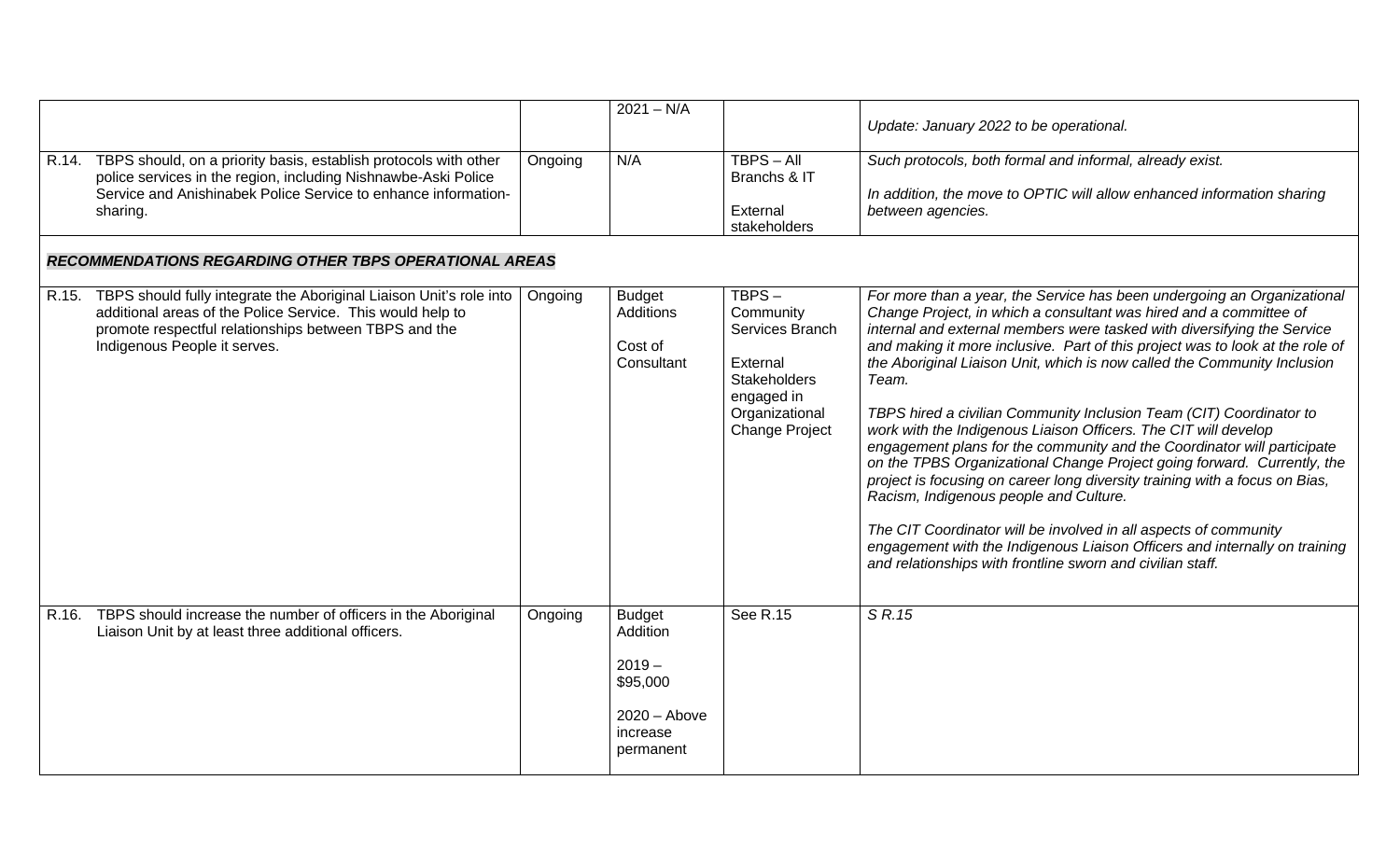|                                                                                                                                                               |          | $2021 -$ Above                                                 |                   |                                                                                                                                                                                                                                                                                                                |
|---------------------------------------------------------------------------------------------------------------------------------------------------------------|----------|----------------------------------------------------------------|-------------------|----------------------------------------------------------------------------------------------------------------------------------------------------------------------------------------------------------------------------------------------------------------------------------------------------------------|
|                                                                                                                                                               |          | increase                                                       |                   |                                                                                                                                                                                                                                                                                                                |
|                                                                                                                                                               |          | permanent                                                      |                   |                                                                                                                                                                                                                                                                                                                |
| R.17. With Indigenous engagement and advice, TBPS should take<br>measures to acknowledge Indigenous culture inside<br>Headquarters or immediately outside it. | Ongoing  | N/A                                                            |                   | In the main second floor lobby, we currently have on display the Robinson<br>Superior Treaty and a Roy Thomas piece entitled "Relatives".                                                                                                                                                                      |
|                                                                                                                                                               |          |                                                                |                   | We will shortly be showcasing art received as a result of an art competition<br>put on by the TBPS for Fort William First Nation artists called "a call for<br>artists".                                                                                                                                       |
|                                                                                                                                                               |          |                                                                |                   | The TBPS fully supports and assists in the Tree of Hope project initiated<br>by one of its constables, Sharlene Bourdeau and in partnership with<br>Ontario Native Women's Association (ONWA).                                                                                                                 |
|                                                                                                                                                               |          |                                                                |                   | Update: The CIT Unit has updated the second floor display case<br>acknowledging many different indigenous dates and themes. E.g. MMIWG,<br>Every Child Matters, 2SLGBTQ, National Indigenous Day.                                                                                                              |
|                                                                                                                                                               |          |                                                                |                   | The CIT Unit has worked with an Elders Advisory Committee to gather and<br>be gifted with an Indigenous Bundle through ceremony E.g. Eagle Staff,<br>Smudge kit with medicines, sweet grass, sage, cedar. Cedar has been<br>raised over all entrances to bring good energy to the work being done by<br>staff. |
|                                                                                                                                                               |          |                                                                |                   | Cedar Trees were planted on the south side flower gardens.                                                                                                                                                                                                                                                     |
| R.18. Thunder Bay Police Service should make wearing name tags on<br>the front of their uniforms mandatory for all officers in the<br>Service.                | Complete | <b>Budget</b><br><b>Additions</b><br>$2019 - $2,000$           | TBPS - all levels | All name tags have been issued and are mandatory and considered a<br>permanent part of an officer's uniform.                                                                                                                                                                                                   |
|                                                                                                                                                               |          | $2020 -$<br>\$20,000                                           |                   |                                                                                                                                                                                                                                                                                                                |
|                                                                                                                                                               |          | $2021 - N/A$                                                   |                   |                                                                                                                                                                                                                                                                                                                |
| R.19. TBPS should implement the use of in-car cameras and body-<br>worn cameras.                                                                              | Complete | Additional<br>funding added<br>to 2019 capital<br>budget for 5 | TBPS - all levels | TBPS will be announcing the roll out of in-car cameras and body-worn<br>cameras by the end of the first quarter of 2021.<br>Update: All body worn cameras have been deployed and are utilized by all                                                                                                           |
|                                                                                                                                                               |          | year project                                                   |                   | front line officers in Uniform Patrol and Traffic.                                                                                                                                                                                                                                                             |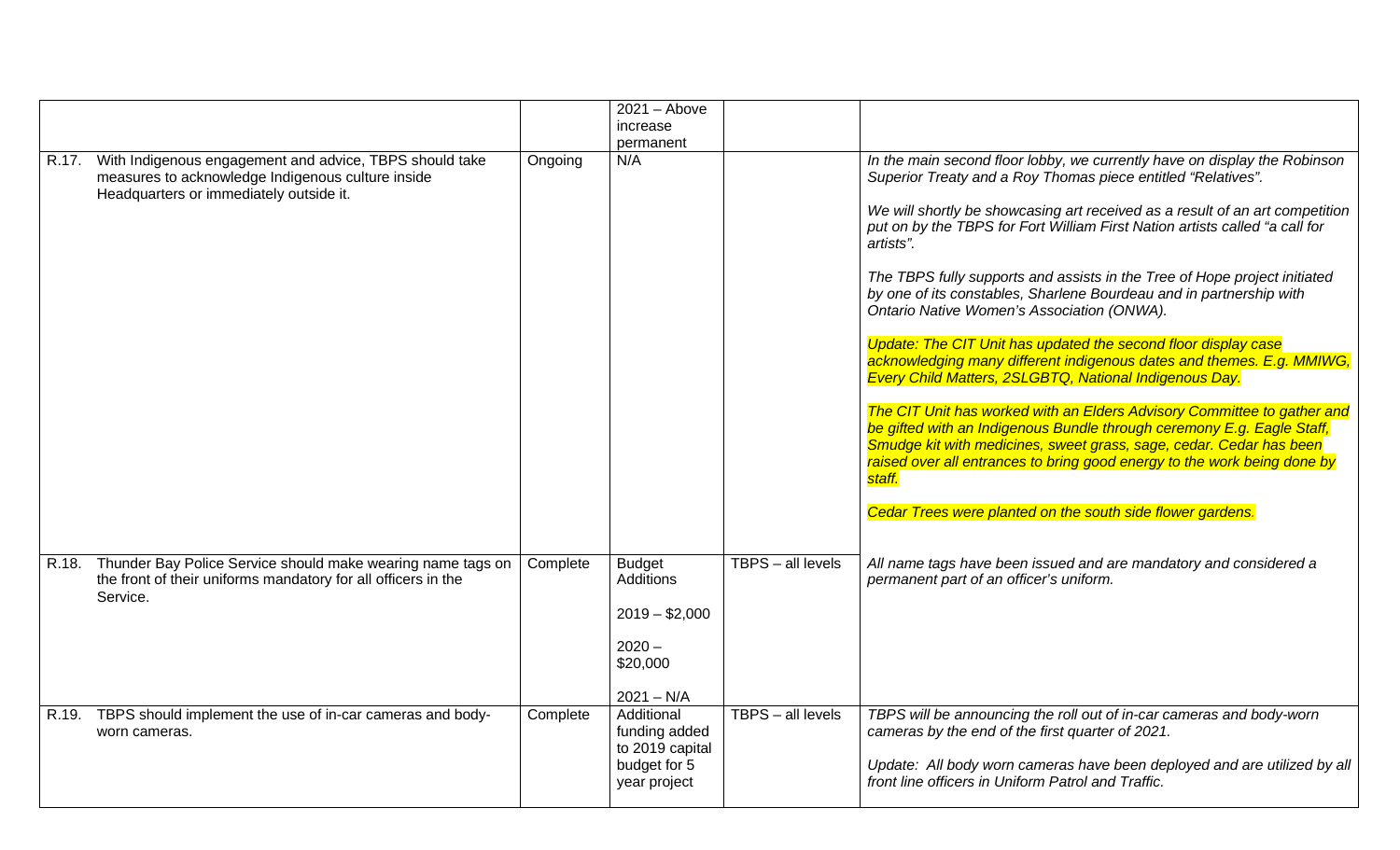|                                                        |                                                                                                                                                                                                                                                                                                        |                                                                                    | $\overline{1}$ <sup>st</sup> year<br>implementation<br>\$361,900 with<br>\$72,000<br>infrastructure<br>costs |                                                                  | The Service has also launched a new video series called "Our Call" that<br>showcases the calls for service our officers attend. This was<br>spearheaded by Chris Adams and Scott Paradis.                                                                                                                                                                                                                                                                                                           |  |  |  |
|--------------------------------------------------------|--------------------------------------------------------------------------------------------------------------------------------------------------------------------------------------------------------------------------------------------------------------------------------------------------------|------------------------------------------------------------------------------------|--------------------------------------------------------------------------------------------------------------|------------------------------------------------------------------|-----------------------------------------------------------------------------------------------------------------------------------------------------------------------------------------------------------------------------------------------------------------------------------------------------------------------------------------------------------------------------------------------------------------------------------------------------------------------------------------------------|--|--|--|
|                                                        | R. 20. TBPS should, through policy, impose and reinforce a positive<br>duty on all officers to disclose potential evidence of police<br>misconduct.                                                                                                                                                    | Complete                                                                           | N/A                                                                                                          | <b>TBPS</b>                                                      | Such a duty already exists in legislation. However, our policy has been<br>revised to include: "It is the duty of every member of the Thunder Bay<br>Police Service to address behavior that could be deemed as misconduct<br>when learned about or observed."<br>Additionally, TBPS has introduced a new Code of Conduct addressing this<br>recommendation directly.                                                                                                                               |  |  |  |
| <b>RECOMMENDATIONS REGARDING MISSING PERSONS CASES</b> |                                                                                                                                                                                                                                                                                                        |                                                                                    |                                                                                                              |                                                                  |                                                                                                                                                                                                                                                                                                                                                                                                                                                                                                     |  |  |  |
|                                                        | R.21. I urge the Ontario government to bring into force Schedule 7,<br>the Missing Persons Act, 2018, as soon as possible.                                                                                                                                                                             | Complete                                                                           | N/A                                                                                                          | Ontario Gov't                                                    | The Missing Persons Act is now in force and the legislation is being<br>utilized by members of the TBPS to assist them in missing persons cases.<br>The TBPS has participated in the training from the Ontario Police College<br>to ensure full knowledge and compliance with the Act. All TBPS policies<br>have been amended accordingly.                                                                                                                                                          |  |  |  |
|                                                        | R.22. TBPS and the Thunder Bay Police Services Board should re-<br>evaluate their missing persons policies, procedures, and<br>practices upon review of the report of the National Inquiry into<br>Missing and Murdered Indigenous Women and Girls, due to be<br>released on or before April 30, 2019. | Ongoing<br>yearly                                                                  | N/A                                                                                                          | <b>TBPS &amp; TBPSB</b><br>*Note: Input<br>needed from<br>TBPSB* | The Missing Person Policy has also undergone another internal review in<br>June of 2020 and changes have been made.<br>The TBPSB is also in the process of a policy review and the TBPS will<br>ensure the appropriate changes are made once the Board's review is<br>complete.                                                                                                                                                                                                                     |  |  |  |
| R.23.                                                  | TBPS and the Thunder Bay Police Services Board should re-<br>evaluate their missing persons policies, procedures and<br>practices upon review of the Honourable Gloria Epstein's report<br>on Toronto Police Service's missing persons investigations due<br>to be released in April, 2020.            | Ongoing<br>Goal: June<br>2021 for<br>initial<br>report<br>Long Term:<br>Multi-year | Not yet known<br>but could be<br>significant                                                                 | <b>TBPS &amp; TBPSB</b>                                          | The Honourable Gloria Epstein's report was released on April 9, 2021.<br>The TBPS is in the initial phases of reviewing the report. A longer<br>presentation and implementation strategy will be presented to the Board in<br>June 2021.<br>Update: The Service provided update reports as to how it is implementing<br>the recommendations as outlined in Epstein's report. Reports went to the<br>board in September and October of 2021. The next report will come in the<br>first half of 2022. |  |  |  |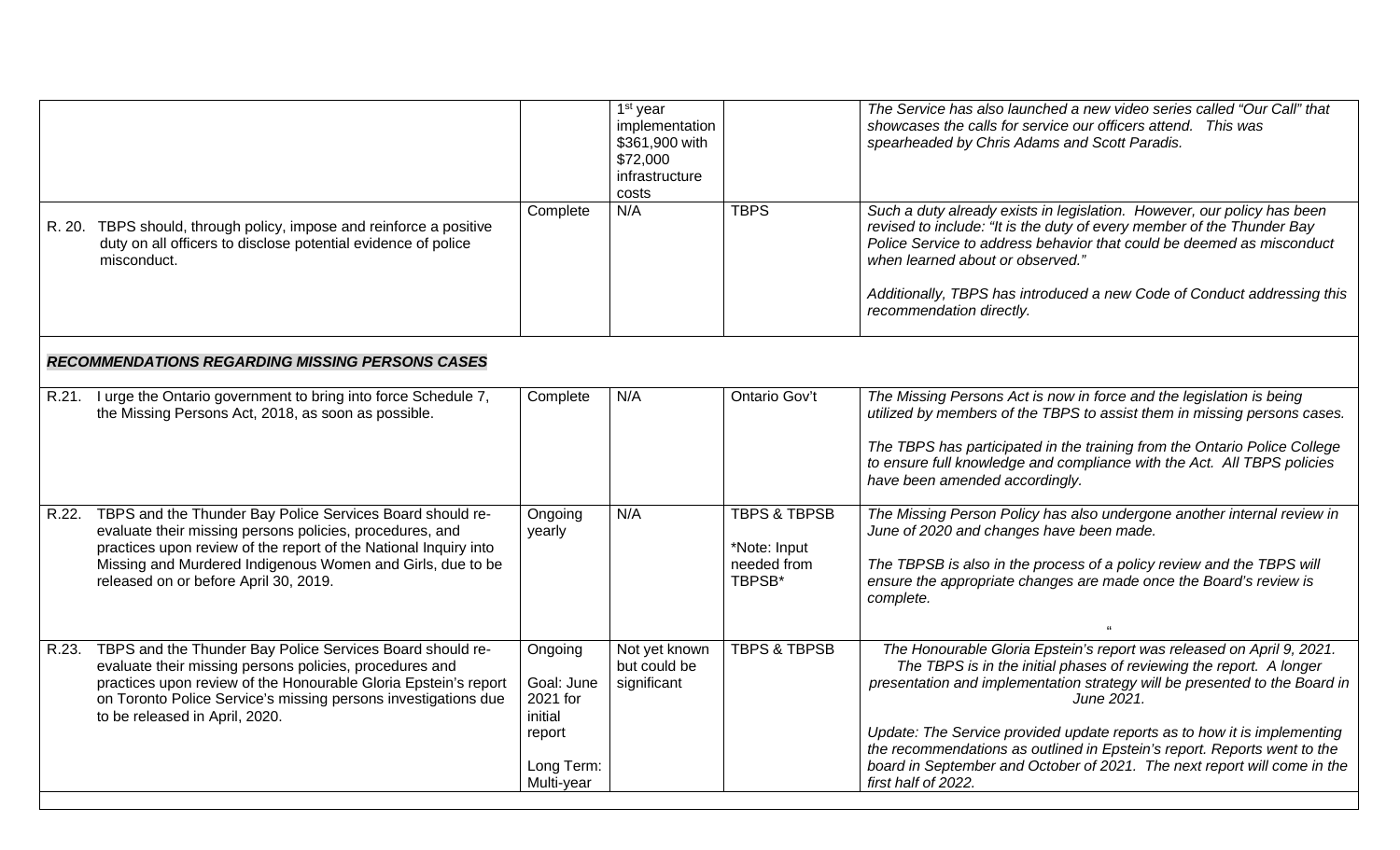| RECOMMENDATIONS REGARDING THE RELATIONSHIP BETWEEN THE POLICE AND THE CORONER'S OFFICE                                                                                                                                                                                                              |                 |                                                            |                                                             |                                                                                                                                                                                                                                                                                                                                                                                                                                                                                                                                                                   |  |  |  |  |
|-----------------------------------------------------------------------------------------------------------------------------------------------------------------------------------------------------------------------------------------------------------------------------------------------------|-----------------|------------------------------------------------------------|-------------------------------------------------------------|-------------------------------------------------------------------------------------------------------------------------------------------------------------------------------------------------------------------------------------------------------------------------------------------------------------------------------------------------------------------------------------------------------------------------------------------------------------------------------------------------------------------------------------------------------------------|--|--|--|--|
| R.24. The Office of the Chief Coroner, Ontario's Chief Forensic<br>Pathologist, the Regional Coroner, and TBPS should implement<br>the Thunder Bay Death Investigations Framework on a priority<br>basis and should evaluate and modify it as required, with the<br>input of the parties, annually. | Complete        | N/A                                                        | <b>TBPS &amp; Coroner's</b><br>Office                       | The Service has concluded in-house training with all officers that<br>addresses the investigative relationship between the Police and the<br>Coroner. The Coroner's office is invited and does attend to assist in<br>delivering this training. There is a working framework in place as outlined<br>above that will be utilized on an ongoing basis.                                                                                                                                                                                                             |  |  |  |  |
| R.25. The Office of the Chief Coroner should ensure police officers<br>and coroners are trained on the framework to promote its<br>effective implementation.                                                                                                                                        | <b>See R.24</b> | <b>See R.24</b>                                            | See R.24                                                    | <b>See R.24</b>                                                                                                                                                                                                                                                                                                                                                                                                                                                                                                                                                   |  |  |  |  |
| R.26. The Office of the Chief Coroner and TBPS should publicly report<br>on the ongoing implementation of the framework in a way that<br>does not prejudice ongoing investigations of prosecutions.                                                                                                 | See R.24        | <b>See R.24</b>                                            | See R.24                                                    | See R.24                                                                                                                                                                                                                                                                                                                                                                                                                                                                                                                                                          |  |  |  |  |
| RECOMMENDATIONS REGARDING THE RELATIONSHIP BETWEEN THE POLICE AND PATHOLOGIST                                                                                                                                                                                                                       |                 |                                                            |                                                             |                                                                                                                                                                                                                                                                                                                                                                                                                                                                                                                                                                   |  |  |  |  |
| R.27. The Ontario Forensic Pathology Service should train all<br>pathologists on the Intersection of Police and Coroners for<br>Thunder Bay Death Investigations as set out in the framework.                                                                                                       | N/A             | N/A                                                        | Coroner's Officer                                           | N/A                                                                                                                                                                                                                                                                                                                                                                                                                                                                                                                                                               |  |  |  |  |
| R.28. TBPS should reflect, in its procedures and training, fundamental<br>principles to define the relationship between investigators and<br>pathologists.                                                                                                                                          | Ongoing         | N/A                                                        | <b>TBPS</b>                                                 | The Service's Sudden Death Policy has been fully reviewed and revised to<br>incorporate the above. The policy will be continuously reviewed as<br>required.                                                                                                                                                                                                                                                                                                                                                                                                       |  |  |  |  |
| R.29. The Ontario Forensic Pathology Service should establish a<br>Forensic Pathology Unit in Thunder Bay, ideally housed<br>alongside the Regional Coroner's Office.                                                                                                                               | N/A             | N/A                                                        | <b>TBPS &amp; Coroner's</b><br>Office & Key<br>stakeholders | Chief Hauth sent a letter on October 22 <sup>nd</sup> , 2019 to the then CEO of the<br>Thunder Bay Regional Health Sciences Centre, Mr. Jean Bartkowiak, and<br>copy to the Chief Coroner. The letter was in regards to the pressing need<br>to establish a Forensic Pathology Unit in Thunder Bay. Conversations with<br>the Chief Coroner's office are ongoing in relation to this matter.<br>Update: The Chief is in the process of authoring another letter advocating<br>for additional resources. A copy will be shared with the Board prior to<br>release. |  |  |  |  |
| R.30. If a Forensic Pathology Unit cannot be located in Thunder Bay,<br>TBPS and the Ontario Forensic Pathology Service should<br>establish, on a priority basis, procedures to ensure timely and<br>accurate exchange of information on sudden death and                                           | Ongoing         | <b>Budget</b><br>Additions<br>$2021 - To be$<br>determined | <b>TBPS &amp; Coroner's</b><br>Office                       | The TBPS has recently entered into a Memorandum of Understanding with<br>the Toronto Police Service for their assistance when post mortems are<br>scheduled to be conducted in Toronto. This allows for continuity and<br>efficiencies while cutting down on costs of travel and delay.                                                                                                                                                                                                                                                                           |  |  |  |  |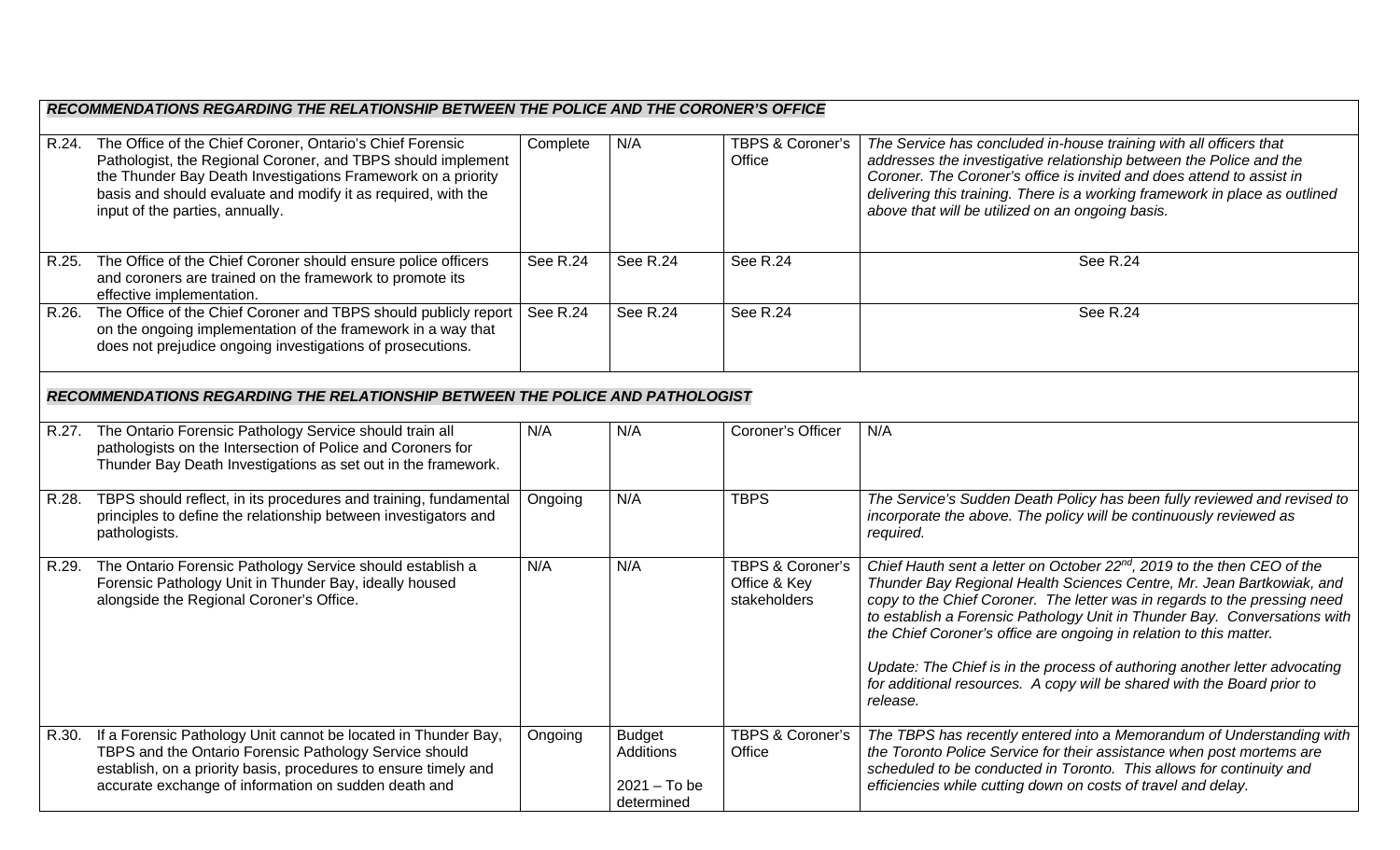|       | homicide investigations and regular case-conferencing on such<br>cases.                                                                                                                                                                                                                                                                                                                                  |          | (cost recovery<br>model by<br><b>Toronto Police</b><br>Service) |                                                   |                                                                                                                                                                                                                                                                                                                                                                                                                                                                                                                                                                                                                                                                                                                                                                                                                                                                                                                                                                                                                                                                                                                                                                                                                                                                                                        |
|-------|----------------------------------------------------------------------------------------------------------------------------------------------------------------------------------------------------------------------------------------------------------------------------------------------------------------------------------------------------------------------------------------------------------|----------|-----------------------------------------------------------------|---------------------------------------------------|--------------------------------------------------------------------------------------------------------------------------------------------------------------------------------------------------------------------------------------------------------------------------------------------------------------------------------------------------------------------------------------------------------------------------------------------------------------------------------------------------------------------------------------------------------------------------------------------------------------------------------------------------------------------------------------------------------------------------------------------------------------------------------------------------------------------------------------------------------------------------------------------------------------------------------------------------------------------------------------------------------------------------------------------------------------------------------------------------------------------------------------------------------------------------------------------------------------------------------------------------------------------------------------------------------|
|       | R.31. The Ontario Forensic Pathology Service should provide autopsy<br>services compatible with cultural norms in Indigenous<br>communities.                                                                                                                                                                                                                                                             | N/A      | N/A                                                             | Coroner's Office                                  |                                                                                                                                                                                                                                                                                                                                                                                                                                                                                                                                                                                                                                                                                                                                                                                                                                                                                                                                                                                                                                                                                                                                                                                                                                                                                                        |
|       | Recommendations Regarding Racism in TBPS Policing - General                                                                                                                                                                                                                                                                                                                                              |          |                                                                 |                                                   |                                                                                                                                                                                                                                                                                                                                                                                                                                                                                                                                                                                                                                                                                                                                                                                                                                                                                                                                                                                                                                                                                                                                                                                                                                                                                                        |
| R.32. | TBPS should focus proactively on actions to eliminate systemic<br>racism, including removing systemic barriers and the root<br>causes of racial inequities in the Service. TBPS should<br>undertake a human rights reorganizational change strategy and<br>action plan as recommended by the Ontario Human Rights<br>Commission in October 2016.                                                         | Ongoing  | <b>Budget</b><br><b>Additions</b>                               | <b>TBPS &amp; External</b><br><b>Stakeholders</b> | The Service is currently undergoing an Organizational Change project<br>initiated by the Chief of Police. The details of the Organizational Change<br>project can be found on the TBPS website.<br>The first meeting was held in April 2018 and the first area of change was<br>the Aboriginal Liaison Unit. The Service is currently working on its Training<br>Curriculum for all members of the TBPS, both civilian and sworn.<br>The CIT Coordinator will participate in many aspects of this<br>recommendation through the Organizational Change Project - training,<br>recruitment and communication internally and externally. Culturally<br>significant training plans will be presented to the Chief for acceptance early<br>in 2021.<br>Update: The Chief authorized the establishment of an internal Equity,<br>Diversity and Inclusion Committee. The Committee will discuss new<br>initiatives such as the CIT Strategic Plan, various policy, recruitment<br>initiatives and volunteer work. Recommendations from the work of the<br>committee can be forwarded to the Chief to consider.<br>Training will start based on the approved curriculum in December of 2021.<br>First training session to be held December 13-16, 2021 with additional<br>sessions scheduled for January 2022. |
|       | R.33. TBPS leadership should publicly and formally acknowledge that<br>racism exists at all levels within the Police Service and it will not<br>tolerate racist views or actions. TBPS leadership should<br>engage with Indigenous communities on the forum for and<br>content of these acknowledgements. This would be an<br>important step in TBPS advancing reconciliation with Indigenous<br>People. | Complete | N/A                                                             | TBPS - Chief of<br>Police                         | On the day the Systemic Review Report was released, the existence of<br>systemic racism was acknowledged. It was also reiterated by the TBPS<br>leadership that racist views and actions are not, and will never be,<br>tolerated by the Service. The Chief also acknowledged the existence of<br>systemic racism within the Service and the Board during the Board's<br>Acknowledgement and Reconciliation Circle on January 13, 2019.                                                                                                                                                                                                                                                                                                                                                                                                                                                                                                                                                                                                                                                                                                                                                                                                                                                                |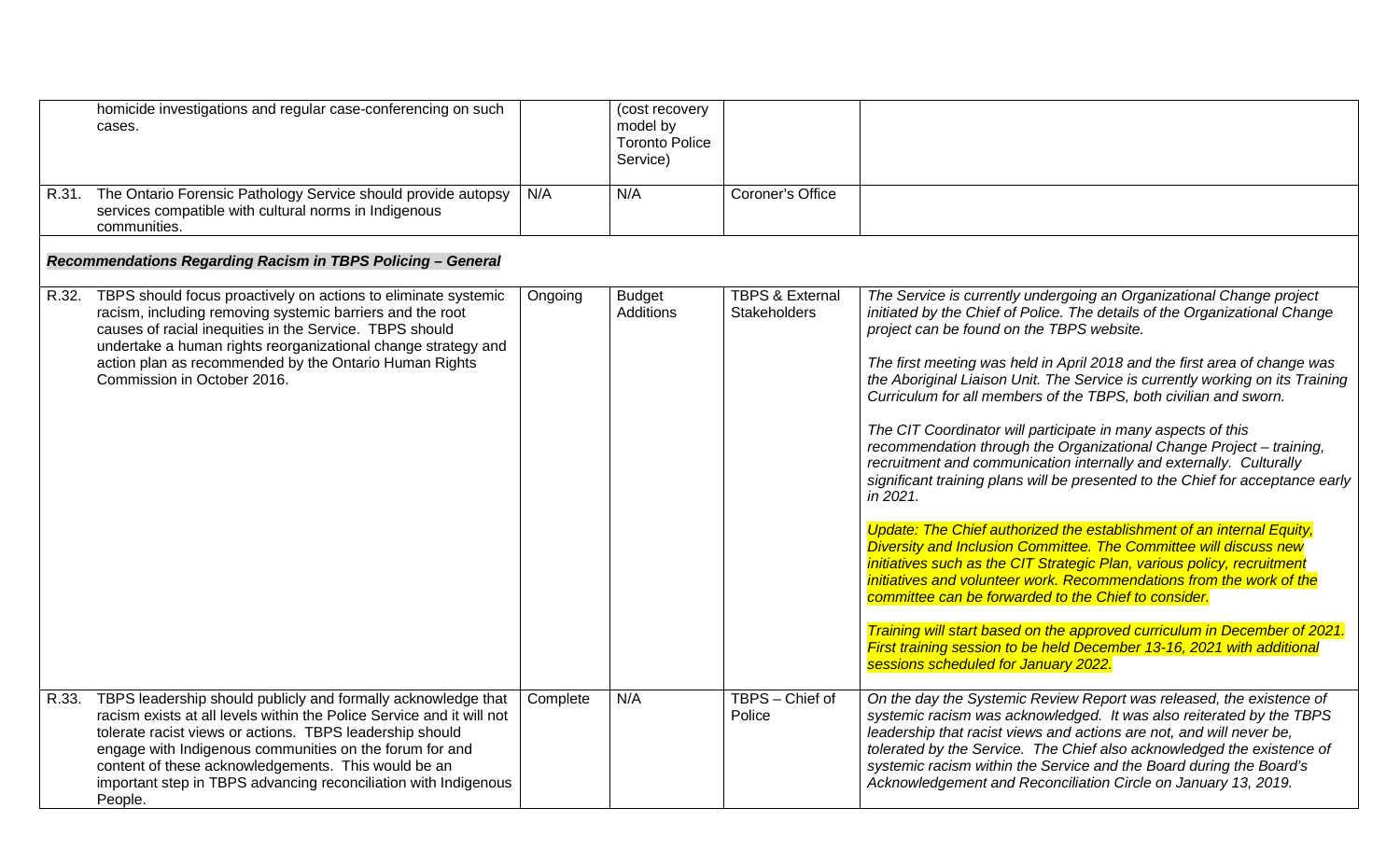| $\overline{R}$ .34 | The Thunder Bay Police Services Board should publicly and<br>formally acknowledge racism exists within TBPS and take a<br>leadership role in repairing the relationship between TBPS and<br>Indigenous communities. This too, is an important step in TBPS<br>advancing reconciliation with Indigenous People.                                                                                                                                                                                                                                                                                                                                                                | N/A     | N/A                                                                                    | N/A                                               |                                                                                                                                                                                                                                                                                                                                                                                                                                                                                                                                                                                                                                                                                                                                                                                                                                                                                                                                                                                                                                                                                                                                                                                                                                                       |
|--------------------|-------------------------------------------------------------------------------------------------------------------------------------------------------------------------------------------------------------------------------------------------------------------------------------------------------------------------------------------------------------------------------------------------------------------------------------------------------------------------------------------------------------------------------------------------------------------------------------------------------------------------------------------------------------------------------|---------|----------------------------------------------------------------------------------------|---------------------------------------------------|-------------------------------------------------------------------------------------------------------------------------------------------------------------------------------------------------------------------------------------------------------------------------------------------------------------------------------------------------------------------------------------------------------------------------------------------------------------------------------------------------------------------------------------------------------------------------------------------------------------------------------------------------------------------------------------------------------------------------------------------------------------------------------------------------------------------------------------------------------------------------------------------------------------------------------------------------------------------------------------------------------------------------------------------------------------------------------------------------------------------------------------------------------------------------------------------------------------------------------------------------------|
| R.35               | TBPS leadership should create a permanent advisory group<br>involving the police chief and Indigenous leadership with a<br>defined mandate, regular meetings, and a mechanism for crisis-<br>driven meetings to address racism within the TBPS and other<br>issues.                                                                                                                                                                                                                                                                                                                                                                                                           | Ongoing | Not yet known.<br>Currently the<br>group is made<br>up of<br>volunteers.               | <b>TBPS &amp; External</b><br><b>Stakeholders</b> | Currently, there is a group called the Executive Committee on Indigenous<br>and Diversity Issues which meets quarterly. This Committee acts as an<br>advisory group to the Chief of Police when major incidents occur that<br>require community input. However, this Committee has been put on hold<br>and is being re-defined to better meet the needs of the Community under<br>the Organizational Change project.<br>As part of the transition from the Aboriginal Liaison Unit to the Community<br>Inclusion Team, the new Civilian Coordinator will be tasked with redefining<br>the role of the Committee as well as reviewing the composition of the<br>Committee. As an individual was just hired in this position, an update will<br>follow.                                                                                                                                                                                                                                                                                                                                                                                                                                                                                                 |
|                    | <b>RECOMMENDATIONS REGARDING RACISM IN TBPS POLICING -</b><br><b>TRAINING</b>                                                                                                                                                                                                                                                                                                                                                                                                                                                                                                                                                                                                 |         |                                                                                        |                                                   |                                                                                                                                                                                                                                                                                                                                                                                                                                                                                                                                                                                                                                                                                                                                                                                                                                                                                                                                                                                                                                                                                                                                                                                                                                                       |
| R.36               | TBPS should work with training experts, Indigenous Leaders,<br>Elders, and the Indigenous Justice Division of the Ministry of the<br>Attorney General to design and implement mandatory<br>Indigenous cultural competency and anti-racism training for all<br>TBPS officers and employees, that:<br>a) Is ongoing throughout the career of a TBPS officer or<br>employee;<br>b) Involves "experiential training" that includes Indigenous<br>Elders and community members who can share their<br>perspective and answer questions based on their own lived<br>experiences;<br>c) Is informed by content determined at the local level, and<br>informed by all best practices; | Ongoing | <b>Budget</b><br><b>Additions</b><br>$2021 -$<br>\$55,000<br>(actual training<br>cost) | <b>TBPS &amp; External</b><br><b>Stakeholders</b> | Further, Dr. Leisa Desmoulins alongside the Curriculum Working Group<br>are actively gathering information and testing various training programs to<br>be implemented throughout the duration of a police officer's career. The<br>development of this curriculum is ongoing. The framework will reflect a<br>community-focused service delivery model that activates the principles<br>from the Truth and Reconciliation Commission's Final Report and the<br>training recommendations from the OIPRD's Broken Trust Report. The<br>framework will be grounded in diversity, equity and inclusion<br>In May 2020 Chief Hauth tasked the CWG members to develop a<br>curriculum with four phases, grounded in recommendations from two<br>previous reports. To date, the CWG has studied other curricula from the<br>OPP and other local police services. Also, the group has consulted with<br>trainers from the justice sector to find a trainer for the initial phase of the<br>training. Currently they are customizing the training and selecting a<br>trainer(s) with the capacity to train all members of TBPS. CWG members<br>will present a report with recommendations for Phase I training to Chief<br>Hauth by the end of the March 2021. |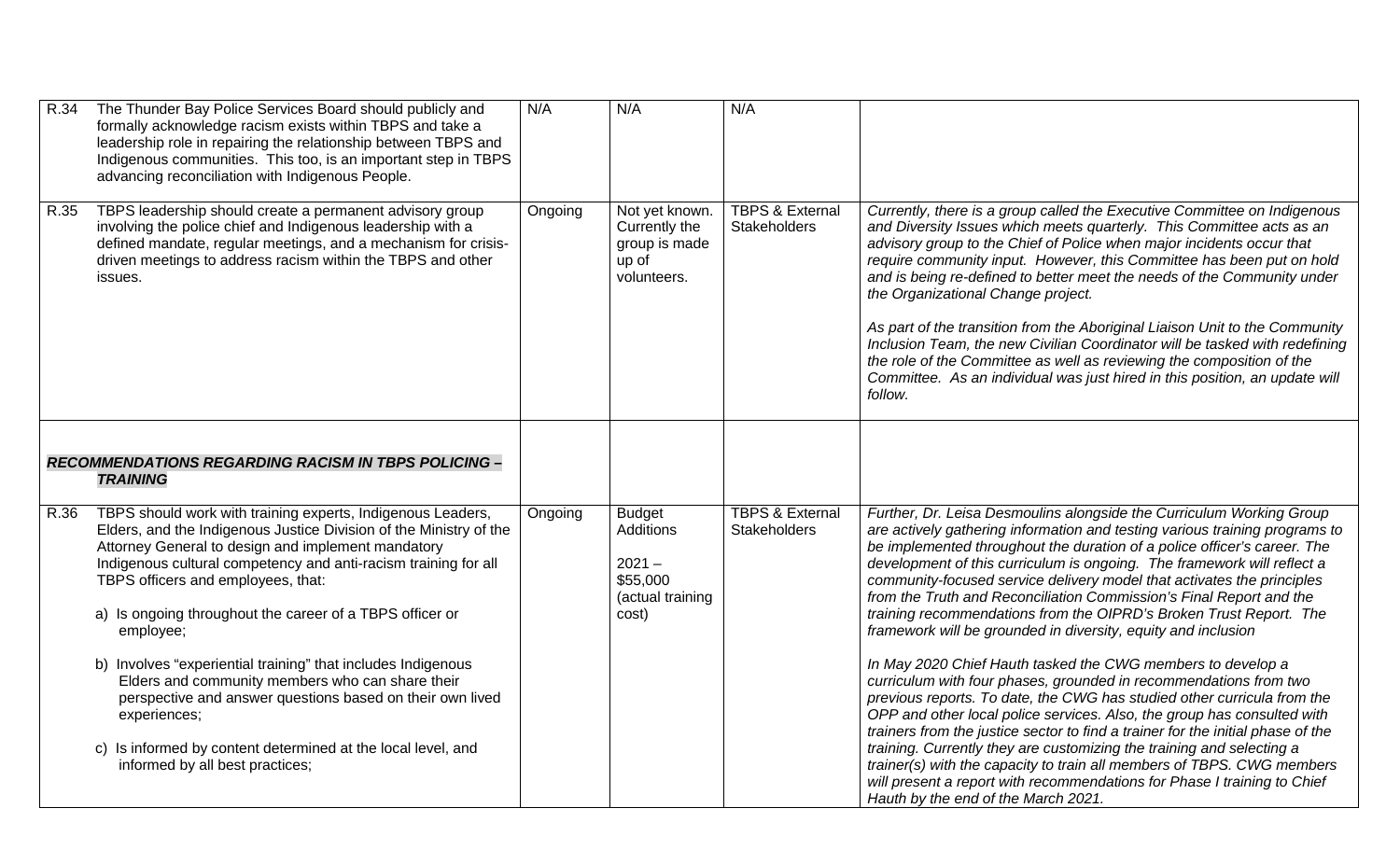|      | d) Is interactive and allows for respectful dialogue involving all<br>participants;<br>e) Reflects the diversity within Indigenous communities, rather<br>than focusing on one culture to the exclusion of others;<br>Explains how the diversity of Indigenous People are pre and<br>f)<br>post contact history is relevant to the ongoing work of TBPS<br>officers and employees. For example, Indigenous culture and<br>practices are highly relevant to how officers should serve<br>Indigenous People, conduct missing persons investigations,<br>build trust, accommodate practices associated with the<br>deaths of loved ones, and avoid micro-aggressions. Micro-<br>aggressions are daily verbal or non-verbal slights, snubs, or<br>insults that communicate, often inadvertently, derogatory or<br>negative messages to members of vulnerable or marginalized<br>communities. |          |                                        |                                                   | Update: As per recommendation 32, the training will commence in<br>December of 2021. The CWG provided parameters to be included in the<br>Diversity Training. The CIT Coordinator is preparing the training which is<br>scheduled to begin in December 2021. It includes consultation with Elders<br>and outreach to include Community members to assist with delivery of the<br>training. First training session to be held December 13-16, 2021. |
|------|------------------------------------------------------------------------------------------------------------------------------------------------------------------------------------------------------------------------------------------------------------------------------------------------------------------------------------------------------------------------------------------------------------------------------------------------------------------------------------------------------------------------------------------------------------------------------------------------------------------------------------------------------------------------------------------------------------------------------------------------------------------------------------------------------------------------------------------------------------------------------------------|----------|----------------------------------------|---------------------------------------------------|----------------------------------------------------------------------------------------------------------------------------------------------------------------------------------------------------------------------------------------------------------------------------------------------------------------------------------------------------------------------------------------------------------------------------------------------------|
| R.37 | TBPS should ensure the Indigenous cultural competency<br>training recommended in this report is accompanied by<br>initiatives in collaboration with First Nations police services that<br>allow TBPS officers to train or work with First Nations police<br>services and visit remote First Nations to provide outreach.                                                                                                                                                                                                                                                                                                                                                                                                                                                                                                                                                                 | Ongoing  | See R.36                               | <b>TBPS &amp; External</b><br><b>Stakeholders</b> | In addition - currently have in place Grade 8 visit project in conjunction with<br>NAPS where officers visit First Nations communities.                                                                                                                                                                                                                                                                                                            |
| R.38 | TBPS leadership should provide greater support for voluntarism<br>by attending relevant sporting or community events.                                                                                                                                                                                                                                                                                                                                                                                                                                                                                                                                                                                                                                                                                                                                                                    | Ongoing  | N/A                                    | <b>TBPS</b>                                       | Within the last year, the Chief of Police has added to the TBPS Board<br>agenda a public acknowledgement of the TBPS members. When a<br>member is identified as having demonstrated an outstanding commitment<br>to volunteering their time within the community, they are publicly presented<br>with a certificate of recognition.                                                                                                                |
| R.39 | TBPS should develop and enhance additional cultural<br>awareness training programs relating to the diverse community<br>it serves.                                                                                                                                                                                                                                                                                                                                                                                                                                                                                                                                                                                                                                                                                                                                                       | Ongoing  | Not yet known                          | <b>TBPS</b>                                       | See R.36<br><b>Update: CIT established FACT Fridays communicating information on</b><br>Culture, 2SLGBTQ and relevant topics to inform, allow for better<br>understanding and dispelling common myths.                                                                                                                                                                                                                                             |
|      | <b>RECOMMENDATIONS ON RACISM IN TBPS POLICING -</b><br><b>RECRUITMENT AND JOB PROMOTION</b>                                                                                                                                                                                                                                                                                                                                                                                                                                                                                                                                                                                                                                                                                                                                                                                              |          |                                        |                                                   |                                                                                                                                                                                                                                                                                                                                                                                                                                                    |
|      | R. 40 TBPS should implement psychological testing designed to<br>eliminate applicants who have or express racist views and<br>attitudes. In Ontario, such specific testing is not done. It can be                                                                                                                                                                                                                                                                                                                                                                                                                                                                                                                                                                                                                                                                                        | Complete | <b>Budget</b><br>additions<br>$2020 -$ |                                                   | The psychological testing TBPS now engages in is extensive and much<br>more thorough than what has been completed in the past. We now have<br>three separate psychological tests that are analyzed by a psychologist in<br>order to inform a medical opinion on the candidate's suitability to be a                                                                                                                                                |